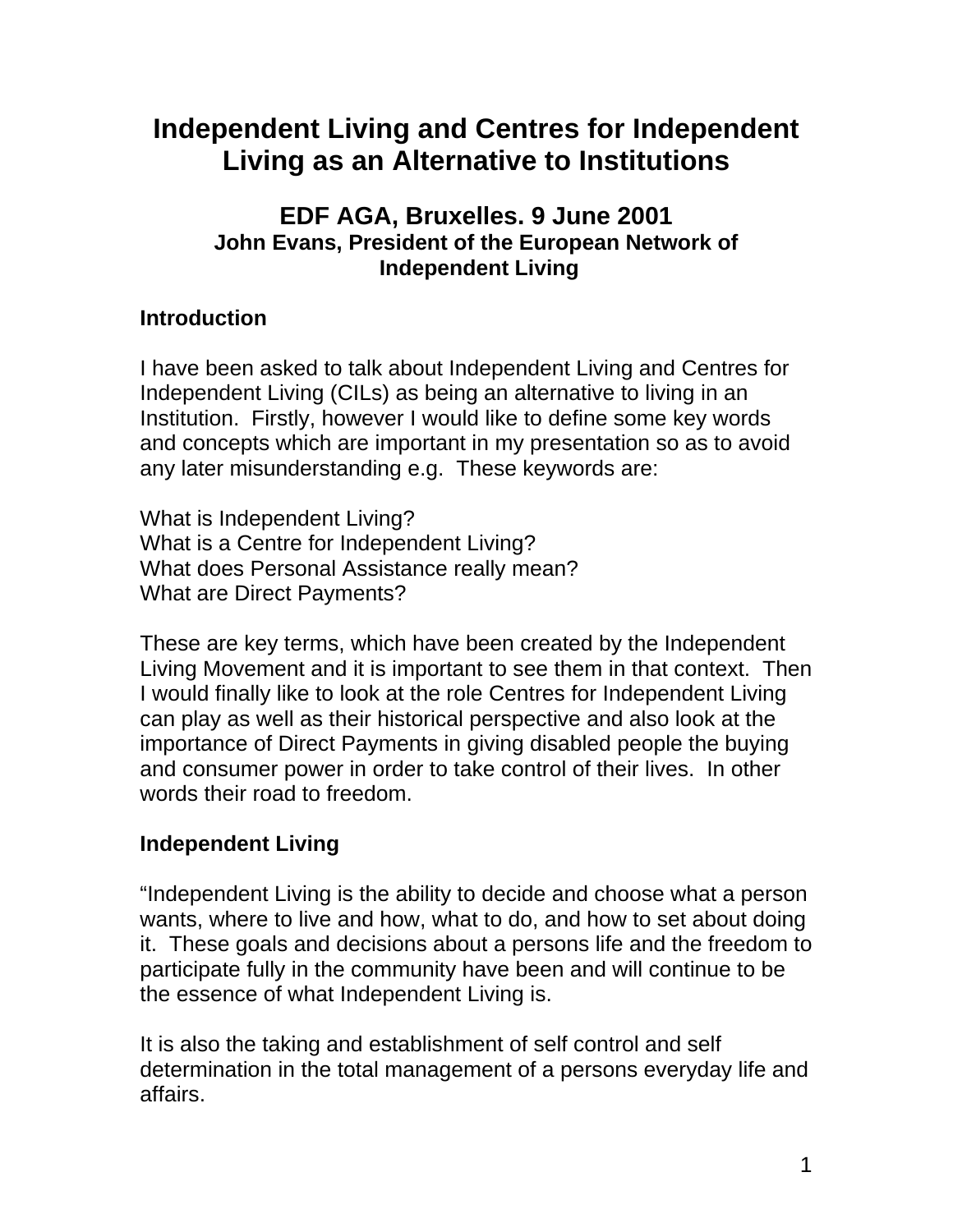It is about ensuring that all disabled people have the equality of opportunity in the chances and choices of life like everybody else."

This is a quotation I made in 1989, but is still relevant today.

# **Centres for Independent Living**

When Centres for Independent Living were first set up in the USA there were two basic precepts:

Firstly that a CIL should be run and controlled by disabled people. Secondly, that they should serve all disabled people regardless of their impairments, gender, age, culture or backgrounds. There should be no exclusion of any particular impairment or minority group.

The Centres for Independent Living (CILs) then developed some "Strategies for Independent Living":

- 1. Those who know best the needs of disabled people and how to meet those needs are disabled people themselves
- 2. The needs of disabled people can be met most effectively by a comprehensive programme which provide a variety of appropriate services.
- 3. Disabled people should be fully integrated into the community with equal citizenship.

## **Personal Assistance**

Personal Assistance is all the necessary and required support and assistance a disabled person needs in order to live independently and equally in the community. It is self directed, organised and managed by the disabled person who chooses to employ their own personal assistants to carry out all the necessary tasks, duties and skills needed to support them. Some disabled people also have advocates to help them in this process.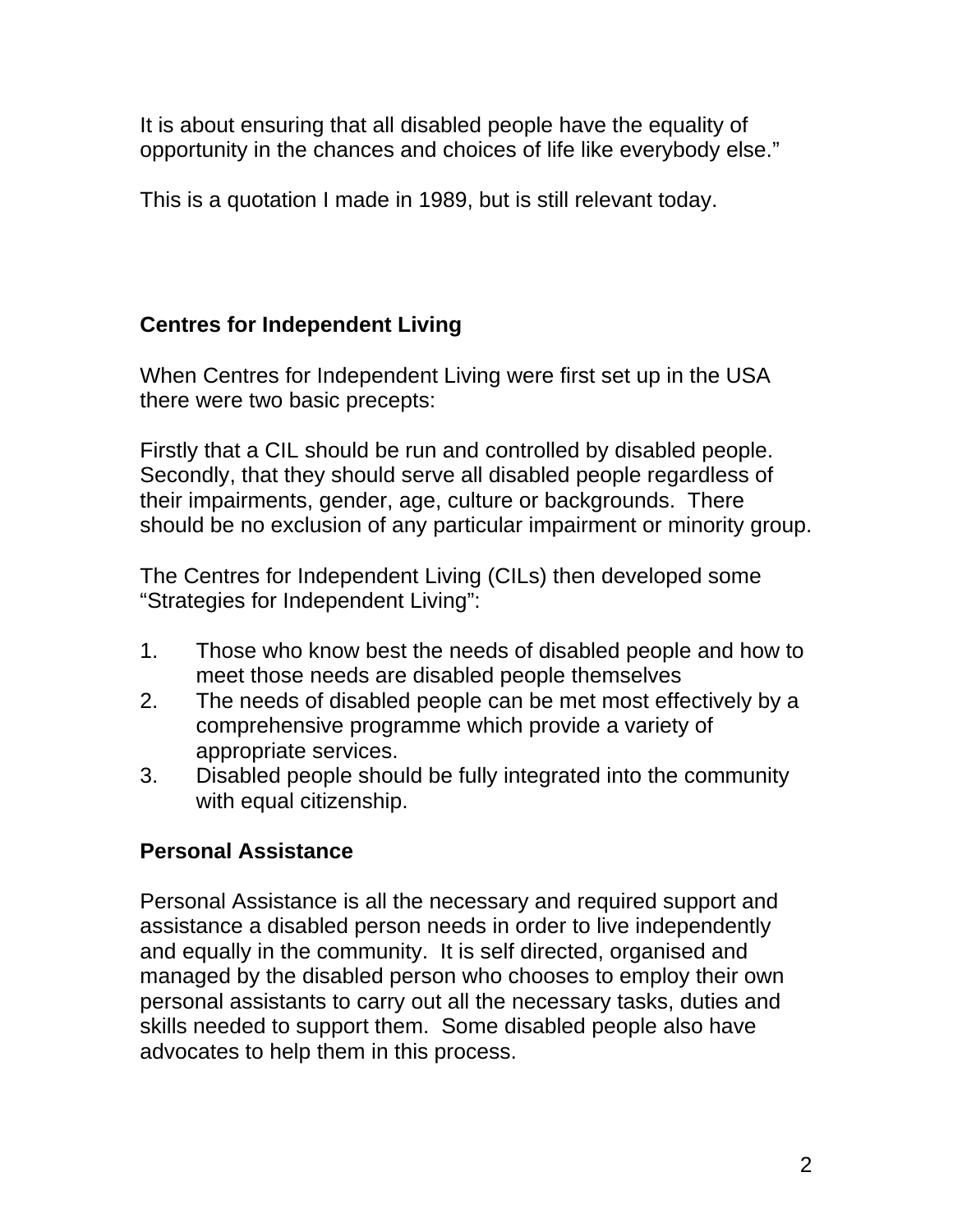#### **Direct Payments**

Direct Payments is the money, which the disabled person receives from their Local Authority or the State so that they can buy in the appropriate assistance and support, which they need. This means employing their own personal assistants who will provide them with the necessary support they require, as opposed to getting direct services from their Local Authority in which they will have very little control or choice. Direct Payments is a means to an end, and the end should ultimately lead to Independent Living.

I hope these key definitions are now clear to everybody in order that we can fully understand what Independent Living really means.

#### **The Spectre that haunts Disabled People**

As long as Institutions exist, the spectre of a disabled person finally ending up in one is a fear that haunts most disabled people through out their lives. Institutional life denies a person, real citizenship and participation in the community. It also takes away ones freedom. For those disabled people who have already experienced institutional living and have tasted that reality and the loss of control over the basic decisions of their life, know too well, that it is a large price to pay, sacrificing ones own contribution and livelihood in the community.

As I speak I shiver at the thought that right now at this moment in time there are thousands of disabled people in institutions in every EU Member State. I dread to think of what the exact number of disabled people are in institutions throughout Europe. It touches me deeply especially as I have personally experienced some years in an institution myself. I was one of the lucky ones who originally pioneered Independently Living in the UK as a solution, in order that we could get out and escape from the imprisonment of institutional living.

For a disabled person living in an institution these are just a few of the sacrifices that one makes in terms of losing ones basic Rights: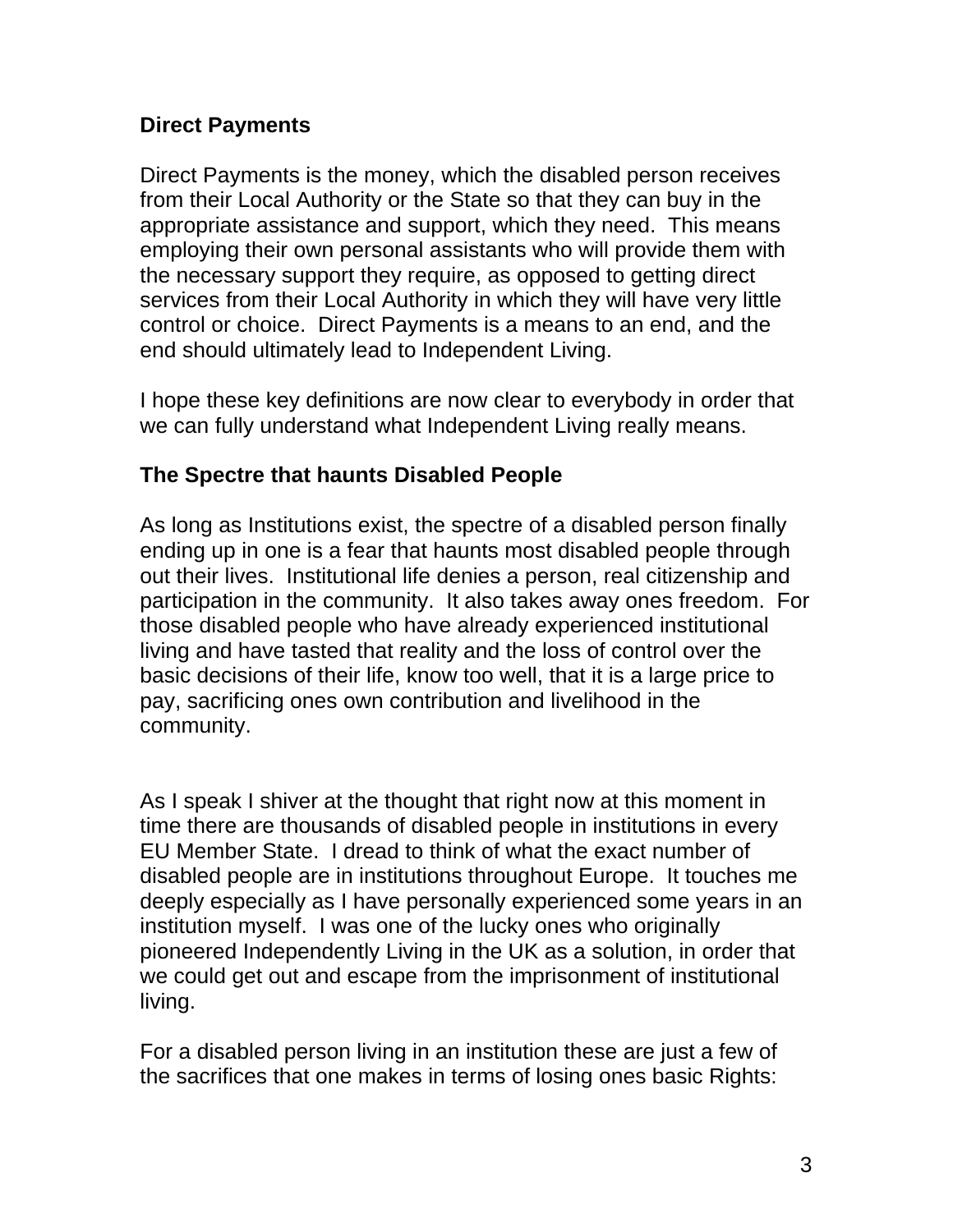- $\triangleright$  Are denied their rights by having to live in institutions
- $\triangleright$  Do not have the right over decisions that affect their lives
- $\triangleright$  Are often denied choice and control over their lives
- $\triangleright$  Do not have the right over who gets them up and puts them to bed
- $\triangleright$  Do not have the right when they can get up and go to bed
- $\triangleright$  Do not have the right to chose their own personal assistance
- $\triangleright$  Do not have the right to basic services
- $\triangleright$  Do not have the right to decent housing
- $\triangleright$  Do not have the right as to when and what they can eat
- $\triangleright$  Do not have control over their own money as many institutions withhold their pocket money and benefits which they receive from the state
- $\triangleright$  Do not have the right to leave an institution when they want to because they do not have access to their own or public transport
- $\triangleright$  Do not have the right to take a holiday when they want or go to cinemas when they want or have access to leisure pursuits when they want
- $\triangleright$  Do not have the right to have decent relationships like everybody else and are denied their rights to set up their own families and to be able to adopt children
- $\triangleright$  Do not have the right to have access to jobs and education
- $\triangleright$  Lose their privacy and often their own sense of dignity

This paints a bleak and gloomy picture, which makes one realise why disabled people are fearful over the spectre of ending up in an institution. This is without even touching on the bad conditions they live under and the potential physical and sexual abuse and victimisation they experience.

To add to these we have other structural and attitudinal barriers

- $\triangleright$  As they exist they must be filled and funded this then deters innovation about service provision and the transfer of resources to alternatives
- $\triangleright$  Buildings tie up resources, as they must be staffed and maintained which means resources are not flexible
- $\triangleright$  Bricks and mortars do not empty bed pans, assistance is provided by people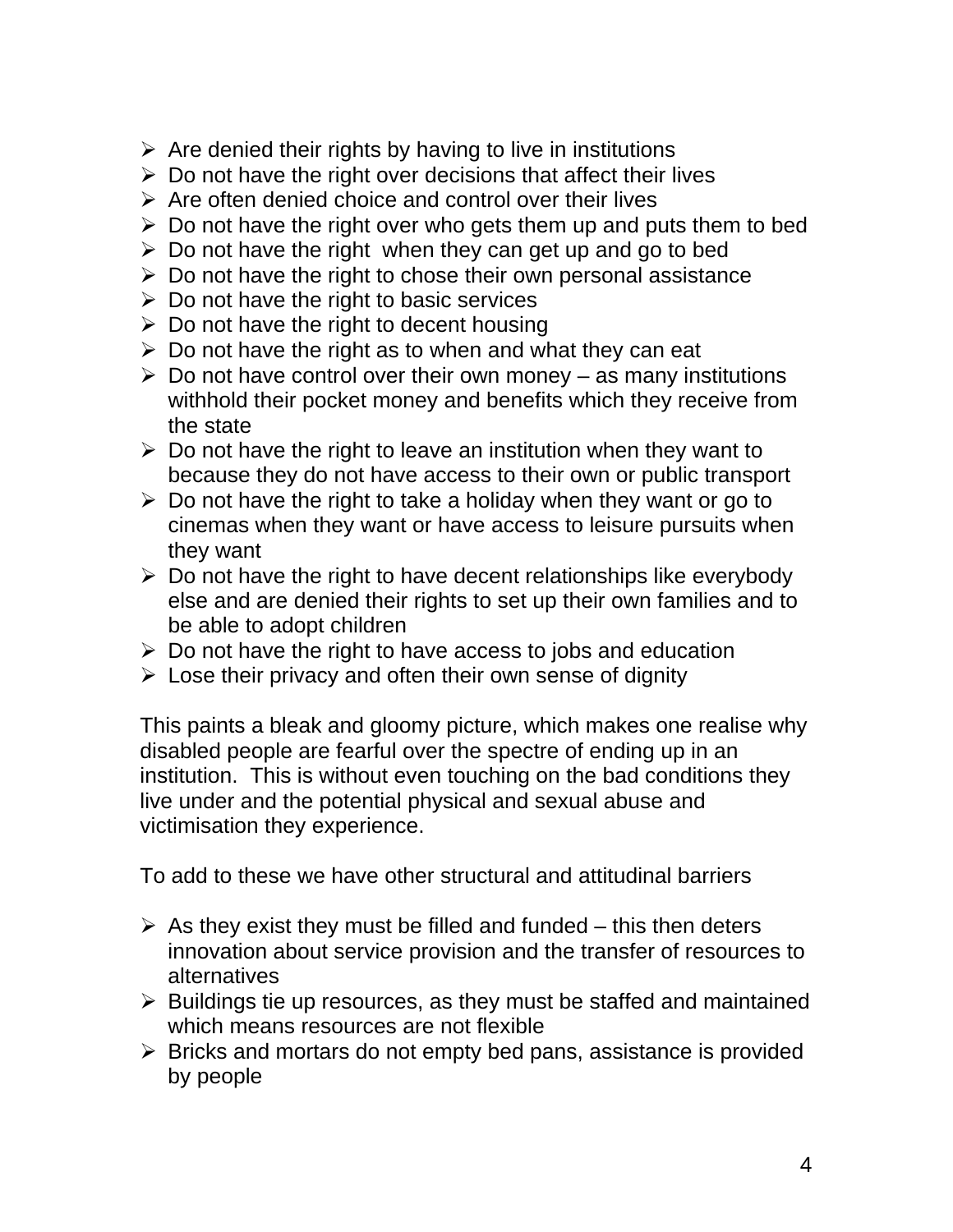- $\triangleright$  The edifice complex. In other words, they are seen so it looks like society is acting and doing something good for disabled people but in truth it is not what disabled people want.
- $\triangleright$  As there is vested interest in the institutions it means there is a resistance to change because of the bureaucratic professionalism.
- $\triangleright$  They are seen as being economical but this is debatable and still has to be proved.
- $\triangleright$  It makes residents dependent on a routine and system that leads to apathy, dependency and often ill health

## **The Alternative Way Out**

Disabled people over the years have been very inventive in finding solutions to the problems that they encounter. In the early 1980s disabled people came up with a blue print of how to move out into the community. They did this by cleverly negotiating with their sponsoring authorities, a deal which ensured their freedom and liberation from institutions. They negotiated to receive some of the money that their authority was using to keep them in the institution, so that they could use it to make their own arrangement to live in the community. This was the start of what is now known as Direct Payments. It provided them with direct access into the community. It was the ultimate escape and alternative to institutions, which has now become the norm for many disabled people.

It became such a successful transition into the community - living like every one else in ordinary houses in ordinary streets that the idea and practice spread quickly.

In order to maintain their survival in the community, and also to help avoid other disabled people from going back into institutions they decided to pool their expertise that they had developed into a safeguard for the future. This expertise was channeled into establishing Centres for Independent Living. Disabled people had successfully integrated themselves into the community through Direct Payments but felt strongly that Independent Living was not only about the individual empowerment and personal liberation but was also about the collective emancipation of disabled people, as an oppressed minority group.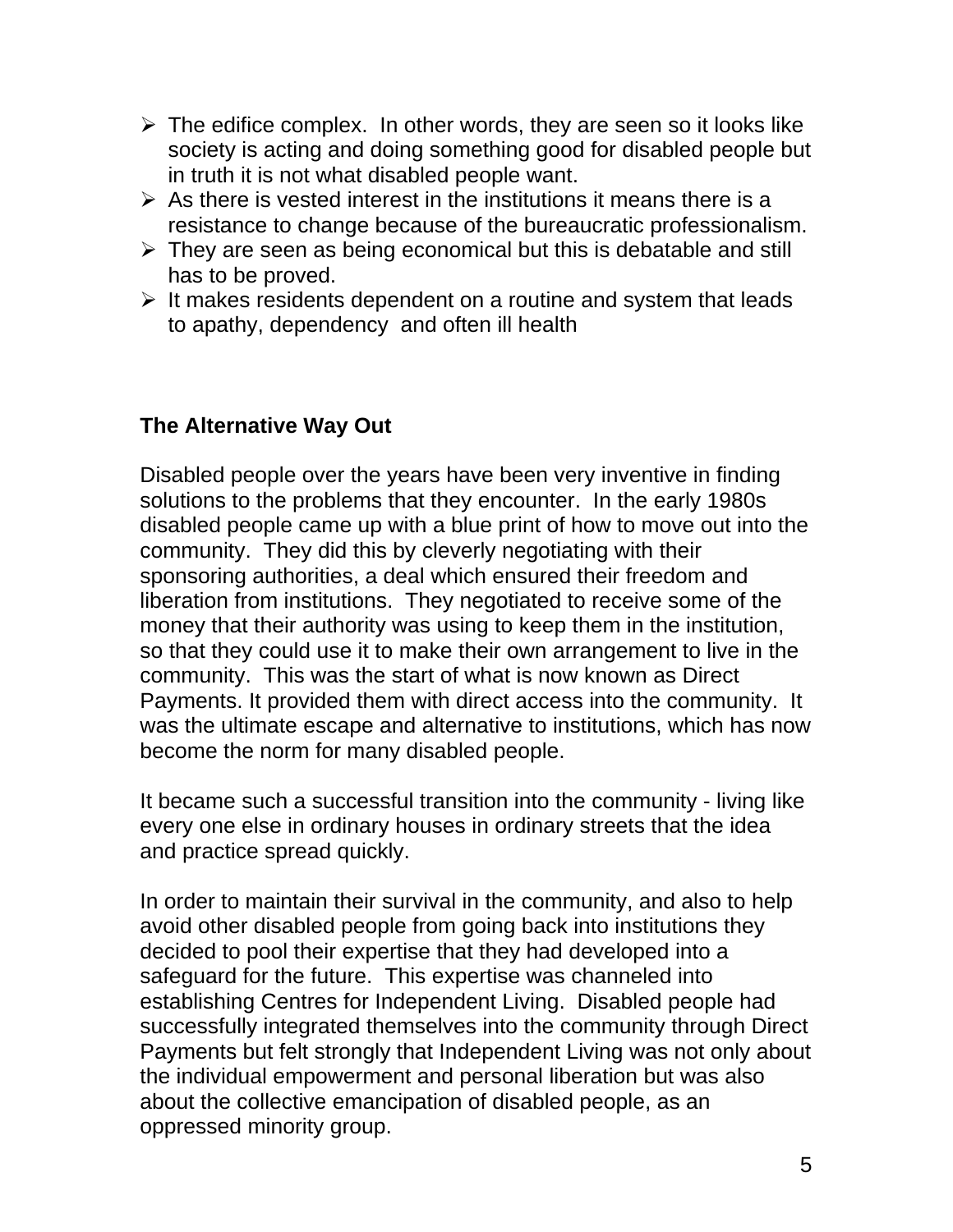## **Centres for Independent Living**

The Centres for Independent Living provided an infrastructure to develop an inclusive approach that would enable disabled people to maintain their survival and participation in the community. This was achieved by providing some basic core services that supported disabled peoples maintenance in the community. The services met the local needs of disabled people at a grassroots local level. These basic core services provided a holistic approach. This ensured that disabled people leaving institutions would not then set up their own institutions in their own homes and back-yards by living in isolation, because of the lack of access to local facilities and services, and the inability to move about because of the lack of accessible transport.

## **Five Basic Core Services or Principles**

When the IL movement was established, it had two fundamental premises from which it operated, and these were control and choice. It was disabled people for the first time running and controlling their own organisations and providing the information, advice and services they wanted and not that provided by traditional organisations, charity based being run by non disabled people. The original CIL which started in Berkley California, established what has become the corner stone of disabled people's philosophy by setting up what is known as the five basic core services:

**Housing** Personal Assistance Transport and mobility Access Peer Counselling and peer support

## **Housing**

The first of these core service being housing which makes sense, because when you start out like everybody else you need a home or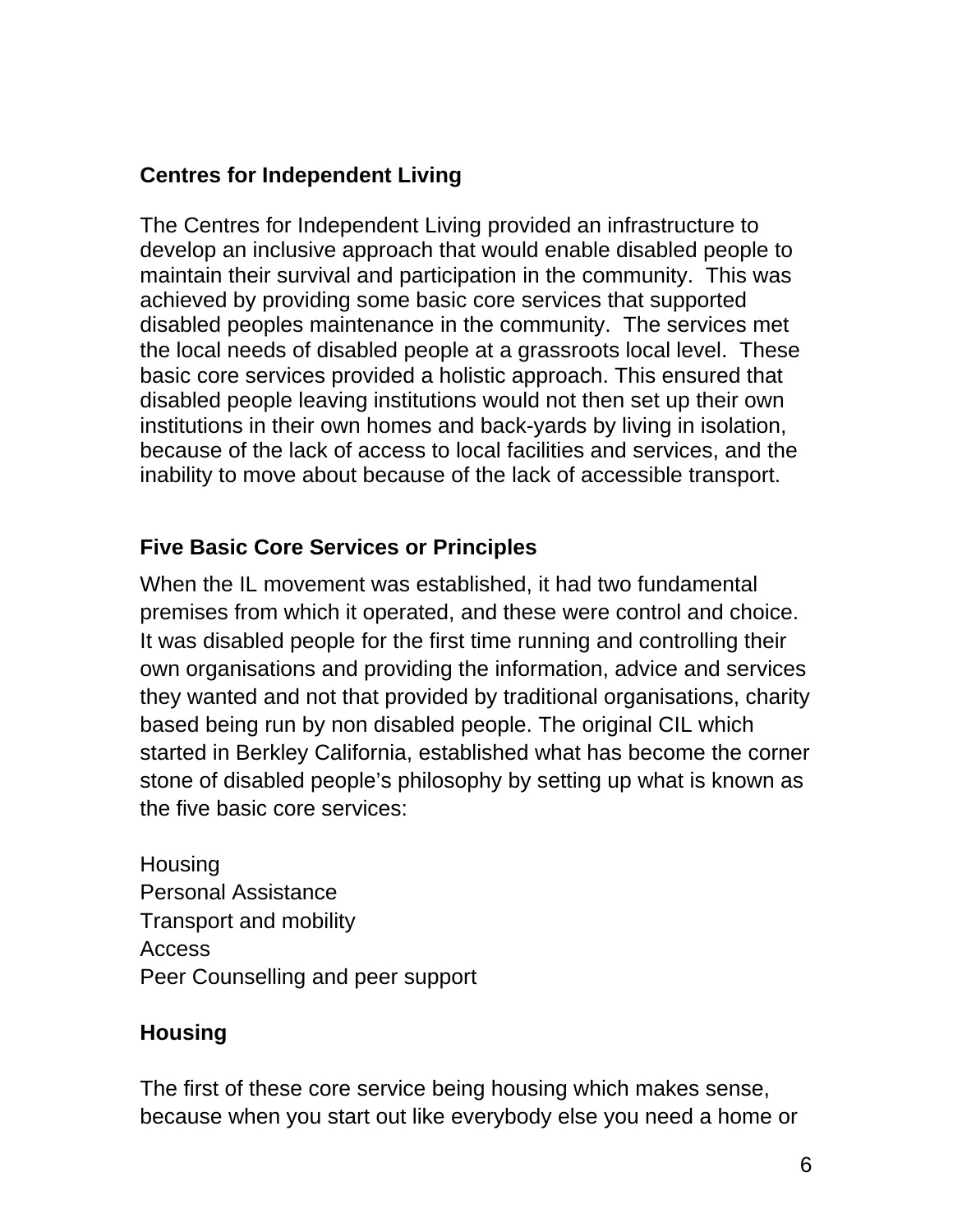some form of shelter to exist from.

### **Personal Assistance**

The second was personal assistance because if disabled people are going to live independently in their own houses in the community they need the appropriate support to be able to do this.

## **Transport**

Thirdly, accessible transport. Disabled people do not just want to live independently in their own homes and be isolated, but they also want to move around, participate and do things, visit friends, have jobs etc.

## **Access**

Fourthly, that of access. They want to be able to move around in the community freely with places to go, places to study, and have jobs. In other words, an accessible environment in which they have freedom of movement and access.

## **Peer Counselling and Support**

Fifth and finally, the important core service of peer counselling. The purpose of this service is to support disabled people at all levels, be it emotional or through providing appropriate advice and information, or whatever.

Some CILs have added other core services and needs to the original. These are: information; employment; education; technical assistance; benefits and income and advocacy.

After the initial start in Berkeley, within ten years the IL movement in the USA flourished to the extent that over 200 CILs were established. It was a major development that had enormous impact on the lives of disabled people throughout the USA. I think another factor, which helped the strong development of IL in the USA, was that when it